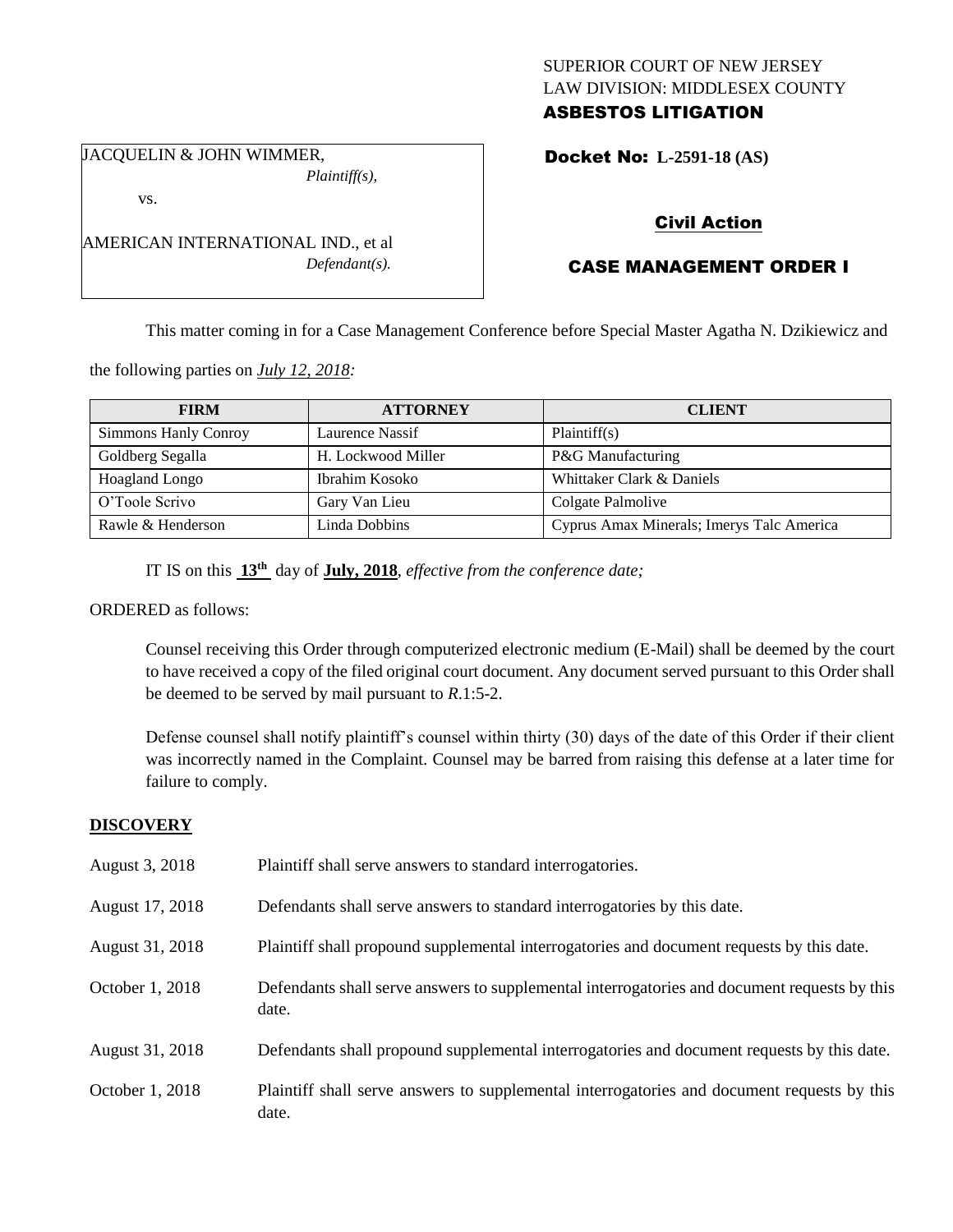- December 31, 2018 Fact discovery, including depositions, shall be completed by this date. Plaintiff's counsel shall contact the Special Master within one week of this deadline if all fact discovery is not completed.
- December 31, 2018 Depositions of corporate representatives shall be completed by this date.

#### **EARLY SETTLEMENT**

March 1, 2019 Settlement demands shall be served on all counsel and the Special Master by this date.

#### **SUMMARY JUDGMENT MOTION PRACTICE**

| March 1, 2019  | Plaintiff's counsel shall advise, in writing, of intent not to oppose motions by this date. |
|----------------|---------------------------------------------------------------------------------------------|
| March 15, 2019 | Summary judgment motions shall be filed no later than this date.                            |
| April 12, 2019 | Last return date for summary judgment motions.                                              |

#### **MEDICAL DEFENSE**

- August 3, 2018 Plaintiff shall serve executed medical authorizations (along with answers to interrogatories) by this date.
- August 3, 2018 Plaintiff shall serve a diagnostic medical report and any medical records in plaintiff's possession by this date.
- February 15, 2019 Plaintiff shall serve medical expert reports by this date.
- February 15, 2019 Upon request by defense counsel, plaintiff is to arrange for the transfer of pathology specimens and x-rays, if any, by this date.
- May 17, 2019 Defendants shall identify its medical experts and serve medical reports, if any, by this date. In addition, defendants shall notify plaintiff's counsel (as well as all counsel of record) of a joinder in an expert medical defense by this date.

#### **LIABILITY EXPERT REPORTS**

February 15, 2019 Plaintiff shall identify its liability experts and serve liability expert reports or a certified expert statement by this date or waive any opportunity to rely on liability expert testimony.

May 17, 2019 Defendants shall identify its liability experts and serve liability expert reports, if any, by this date or waive any opportunity to rely on liability expert testimony.

### **ECONOMIST EXPERT REPORTS**

- February 15, 2019 Plaintiff shall identify its expert economists and serve expert economist report(s), if any, by this date or waive any opportunity to rely on economic expert testimony.
- May 17, 2019 Defendants shall identify its expert economists and serve expert economist report(s), if any, by this date or waive any opportunity to rely on economic expert testimony.

 $\_$  ,  $\_$  ,  $\_$  ,  $\_$  ,  $\_$  ,  $\_$  ,  $\_$  ,  $\_$  ,  $\_$  ,  $\_$  ,  $\_$  ,  $\_$  ,  $\_$  ,  $\_$  ,  $\_$  ,  $\_$  ,  $\_$  ,  $\_$  ,  $\_$  ,  $\_$  ,  $\_$  ,  $\_$  ,  $\_$  ,  $\_$  ,  $\_$  ,  $\_$  ,  $\_$  ,  $\_$  ,  $\_$  ,  $\_$  ,  $\_$  ,  $\_$  ,  $\_$  ,  $\_$  ,  $\_$  ,  $\_$  ,  $\_$  ,